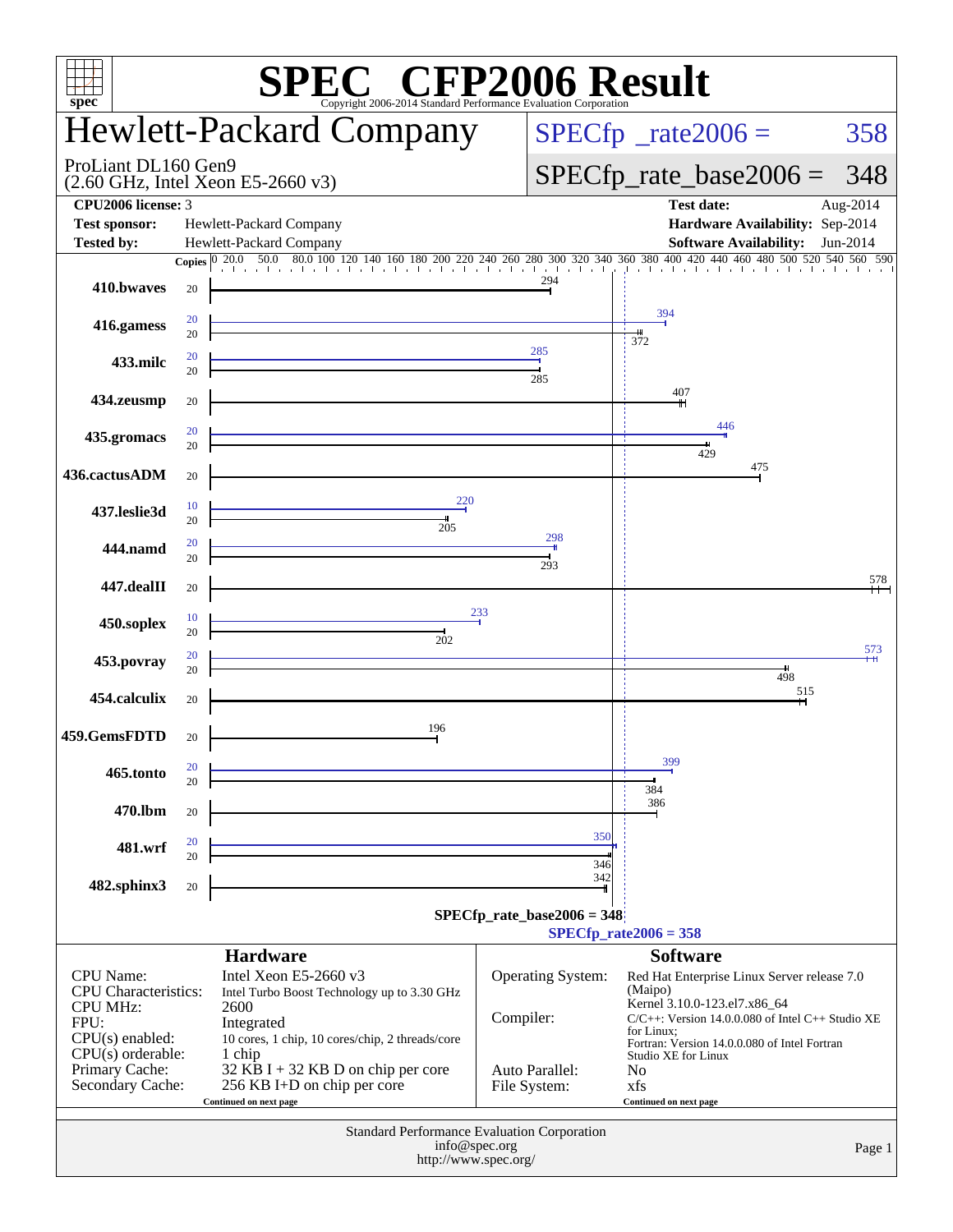

### Hewlett-Packard Company

#### ProLiant DL160 Gen9

(2.60 GHz, Intel Xeon E5-2660 v3)

 $SPECTp_rate2006 = 358$ 

### [SPECfp\\_rate\\_base2006 =](http://www.spec.org/auto/cpu2006/Docs/result-fields.html#SPECfpratebase2006) 348

| CPU <sub>2006</sub> license: 3                                             |                                                                                                                           |                                                                                    | <b>Test date:</b>                                                | Aug-2014 |
|----------------------------------------------------------------------------|---------------------------------------------------------------------------------------------------------------------------|------------------------------------------------------------------------------------|------------------------------------------------------------------|----------|
| <b>Test sponsor:</b>                                                       | Hewlett-Packard Company                                                                                                   |                                                                                    | Hardware Availability: Sep-2014                                  |          |
| <b>Tested by:</b>                                                          | Hewlett-Packard Company                                                                                                   |                                                                                    | <b>Software Availability:</b>                                    | Jun-2014 |
| L3 Cache:<br>Other Cache:<br>Memory:<br>Disk Subsystem:<br>Other Hardware: | $25 \text{ MB I+D}$ on chip per chip<br>None<br>128 GB (8 x 16 GB 2Rx4 PC4-2133P-R)<br>1 x 400 GB SAS SSD, RAID 0<br>None | <b>System State:</b><br><b>Base Pointers:</b><br>Peak Pointers:<br>Other Software: | Run level 3 (multi-user)<br>$32/64$ -bit<br>$32/64$ -bit<br>None |          |

| <b>Results Table</b>                                                                                     |               |                |       |                |            |                |                  |               |                |              |                |              |                |              |
|----------------------------------------------------------------------------------------------------------|---------------|----------------|-------|----------------|------------|----------------|------------------|---------------|----------------|--------------|----------------|--------------|----------------|--------------|
|                                                                                                          | <b>Base</b>   |                |       |                |            | <b>Peak</b>    |                  |               |                |              |                |              |                |              |
| <b>Benchmark</b>                                                                                         | <b>Copies</b> | <b>Seconds</b> | Ratio | <b>Seconds</b> | Ratio      | <b>Seconds</b> | Ratio            | <b>Copies</b> | <b>Seconds</b> | <b>Ratio</b> | <b>Seconds</b> | <b>Ratio</b> | <b>Seconds</b> | <b>Ratio</b> |
| 410.bwaves                                                                                               | 20            | 926            | 294   | 923            | 295        | 926            | 293 <sup>1</sup> | 20            | 926            | 294          | 923            | 295          | 926            | 293          |
| 416.gamess                                                                                               | 20            | 1051           | 373   | 1053           | 372        | 1059           | 370l             | 20            | 995            | 394          | 994            | 394          | 997            | 393          |
| 433.milc                                                                                                 | 20            | 644            | 285   | 645            | <u>285</u> | 645            | 285              | 20            | 645            | 285          | 645            | 285          | 645            | 285          |
| 434.zeusmp                                                                                               | 20            | 443            | 411   | 447            | 407        | 448            | 406              | 20            | 443            | 411          | 447            | 407          | 448            | 406          |
| 435.gromacs                                                                                              | 20            | 333            | 429   | 333            | 429        | 331            | 431              | 20            | 322            | 444          | 321            | 446          | 320            | 446          |
| 436.cactusADM                                                                                            | 20            | 502            | 476   | 503            | 475        | 504            | 474              | 20            | 502            | 476          | 503            | 475          | 504            | 474          |
| 437.leslie3d                                                                                             | 20            | 923            | 204   | 914            | 206        | 917            | 205              | 10            | 425            | 221          | 427            | 220          | 427            | 220          |
| 444.namd                                                                                                 | 20            | 548            | 293   | 547            | 293        | 546            | 294              | 20            | 540            | 297          | 536            | 299          | 539            | <u>298</u>   |
| 447.dealII                                                                                               | 20            | 400            | 572   | 389            | 588        | 396            | <b>578</b>       | 20            | 400            | 572          | 389            | 588          | 396            | 578          |
| 450.soplex                                                                                               | 20            | 824            | 202   | 823            | 203        | 826            | 202              | 10            | 358            | 233          | 358            | 233          | 358            | 233          |
| 453.povray                                                                                               | 20            | 214            | 498   | 214            | 497        | 213            | 500l             | 20            | 185            | 576          | 188            | 567          | 186            | 573          |
| 454.calculix                                                                                             | 20            | 321            | 515   | 320            | 515        | 324            | <b>510</b>       | 20            | 321            | 515          | 320            | 515          | 324            | 510          |
| 459.GemsFDTD                                                                                             | 20            | 1083           | 196   | 1085           | 196        | 1084           | <b>196</b>       | 20            | 1083           | 196          | 1085           | 196          | 1084           | 196          |
| 465.tonto                                                                                                | 20            | 512            | 384   | 514            | 383        | 513            | <b>384</b>       | 20            | 494            | 398          | 493            | 399          | 494            | 399          |
| 470.1bm                                                                                                  | 20            | 712            | 386   | 713            | 386        | 712            | 386              | 20            | 712            | 386          | 713            | 386          | 712            | 386          |
| 481.wrf                                                                                                  | 20            | 646            | 346   | 650            | 344        | 646            | 346              | 20            | 638            | 350          | 641            | 348          | 636            | 351          |
| 482.sphinx3                                                                                              | 20            | 1141           | 342   | 1138           | 342l       | 1144           | 341              | 20            | 1141           | 342          | 1138           | 342          | 1144           | 341          |
| Results appear in the order in which they were run. Bold underlined text indicates a median measurement. |               |                |       |                |            |                |                  |               |                |              |                |              |                |              |

#### **[Submit Notes](http://www.spec.org/auto/cpu2006/Docs/result-fields.html#SubmitNotes)**

 The numactl mechanism was used to bind copies to processors. The config file option 'submit' was used to generate numactl commands to bind each copy to a specific processor. For details, please see the config file.

#### **[Operating System Notes](http://www.spec.org/auto/cpu2006/Docs/result-fields.html#OperatingSystemNotes)**

 Stack size set to unlimited using "ulimit -s unlimited" Transparent Huge Pages enabled with: echo always > /sys/kernel/mm/transparent\_hugepage/enabled Filesystem page cache cleared with: echo 1 > /proc/sys/vm/drop\_caches runspec command invoked through numactl i.e.: numactl --interleave=all runspec <etc>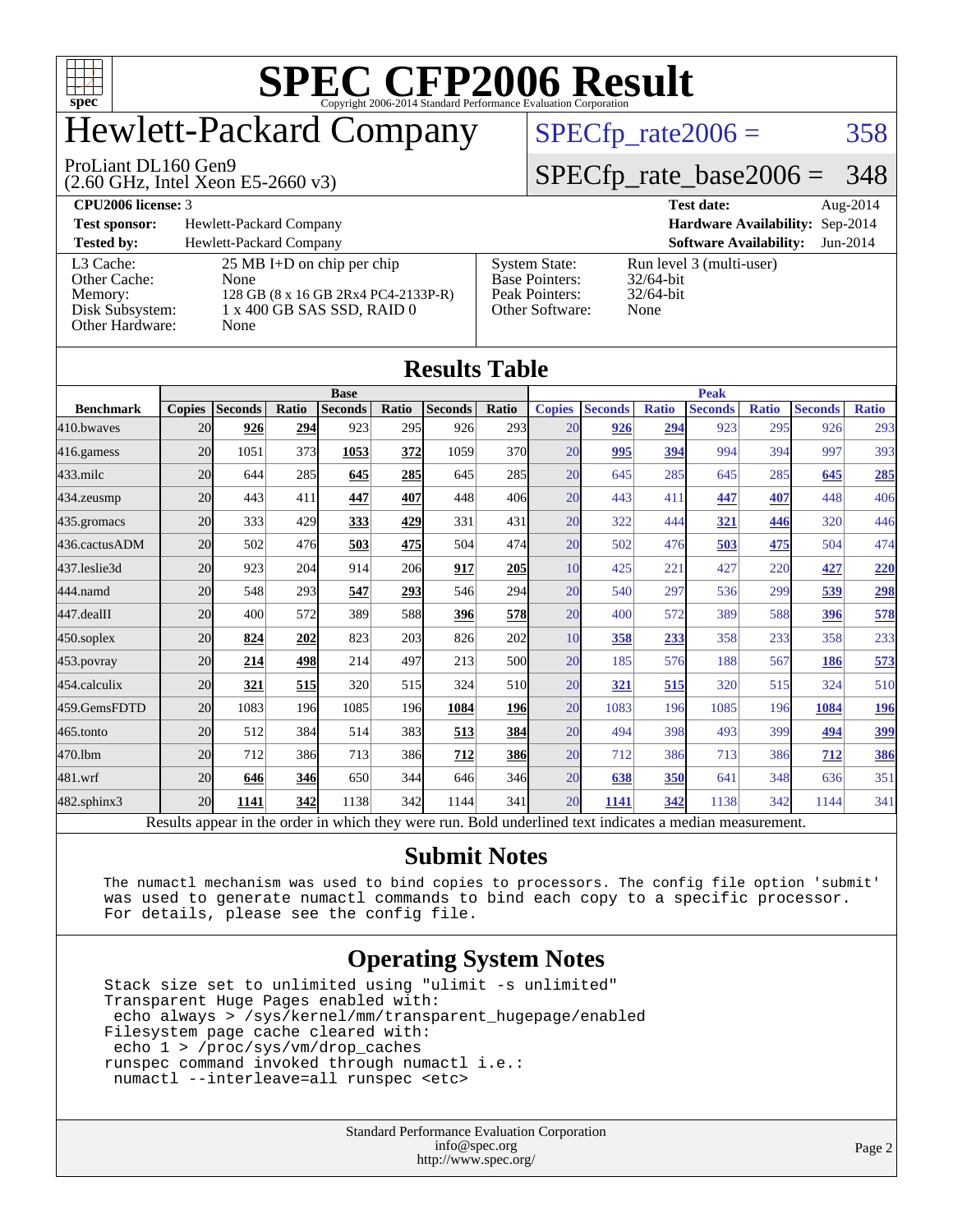

### Hewlett-Packard Company

 $SPECTp_rate2006 = 358$ 

(2.60 GHz, Intel Xeon E5-2660 v3) ProLiant DL160 Gen9

[SPECfp\\_rate\\_base2006 =](http://www.spec.org/auto/cpu2006/Docs/result-fields.html#SPECfpratebase2006) 348

**[Test sponsor:](http://www.spec.org/auto/cpu2006/Docs/result-fields.html#Testsponsor)** Hewlett-Packard Company **[Hardware Availability:](http://www.spec.org/auto/cpu2006/Docs/result-fields.html#HardwareAvailability)** Sep-2014 **[Tested by:](http://www.spec.org/auto/cpu2006/Docs/result-fields.html#Testedby)** Hewlett-Packard Company **[Software Availability:](http://www.spec.org/auto/cpu2006/Docs/result-fields.html#SoftwareAvailability)** Jun-2014

**[CPU2006 license:](http://www.spec.org/auto/cpu2006/Docs/result-fields.html#CPU2006license)** 3 **[Test date:](http://www.spec.org/auto/cpu2006/Docs/result-fields.html#Testdate)** Aug-2014

#### **[Platform Notes](http://www.spec.org/auto/cpu2006/Docs/result-fields.html#PlatformNotes)**

 BIOS Configuration: HP Power Profile set to Maximum Performance Collaborative Power Control set to Disabled QPI Snoop Configuration set to Cluster on Die Thermal Configuration set to Maximum Cooling Processor Power and Utilization Monitoring set to Disabled Memory Refresh Rate set to 1x Refresh Sysinfo program /home/cpu2006/config/sysinfo.rev6818 \$Rev: 6818 \$ \$Date:: 2012-07-17 #\$ e86d102572650a6e4d596a3cee98f191 running on Salina Wed Aug 20 14:51:26 2014 This section contains SUT (System Under Test) info as seen by some common utilities. To remove or add to this section, see: <http://www.spec.org/cpu2006/Docs/config.html#sysinfo> From /proc/cpuinfo model name : Intel(R) Xeon(R) CPU E5-2660 v3 @ 2.60GHz 1 "physical id"s (chips) 20 "processors" cores, siblings (Caution: counting these is hw and system dependent. The following excerpts from /proc/cpuinfo might not be reliable. Use with caution.) cpu cores : 5 siblings : 10 physical 0: cores 0 1 2 3 4 8 9 10 11 12 cache size : 12800 KB From /proc/meminfo MemTotal: 131603204 kB HugePages\_Total: 0<br>Hugepagesize: 2048 kB Hugepagesize: From /etc/\*release\* /etc/\*version\* os-release: NAME="Red Hat Enterprise Linux Server" VERSION="7.0 (Maipo)" ID="rhel" ID\_LIKE="fedora" VERSION\_ID="7.0" PRETTY\_NAME="Red Hat Enterprise Linux Server 7.0 (Maipo)" ANSI\_COLOR="0;31" CPE\_NAME="cpe:/o:redhat:enterprise\_linux:7.0:GA:server" redhat-release: Red Hat Enterprise Linux Server release 7.0 (Maipo) system-release: Red Hat Enterprise Linux Server release 7.0 (Maipo) system-release-cpe: cpe:/o:redhat:enterprise\_linux:7.0:ga:server uname -a: Linux Salina 3.10.0-123.el7.x86\_64 #1 SMP Mon May 5 11:16:57 EDT 2014 x86\_64 x86\_64 x86\_64 GNU/Linux run-level 3 Aug 20 03:51 Continued on next page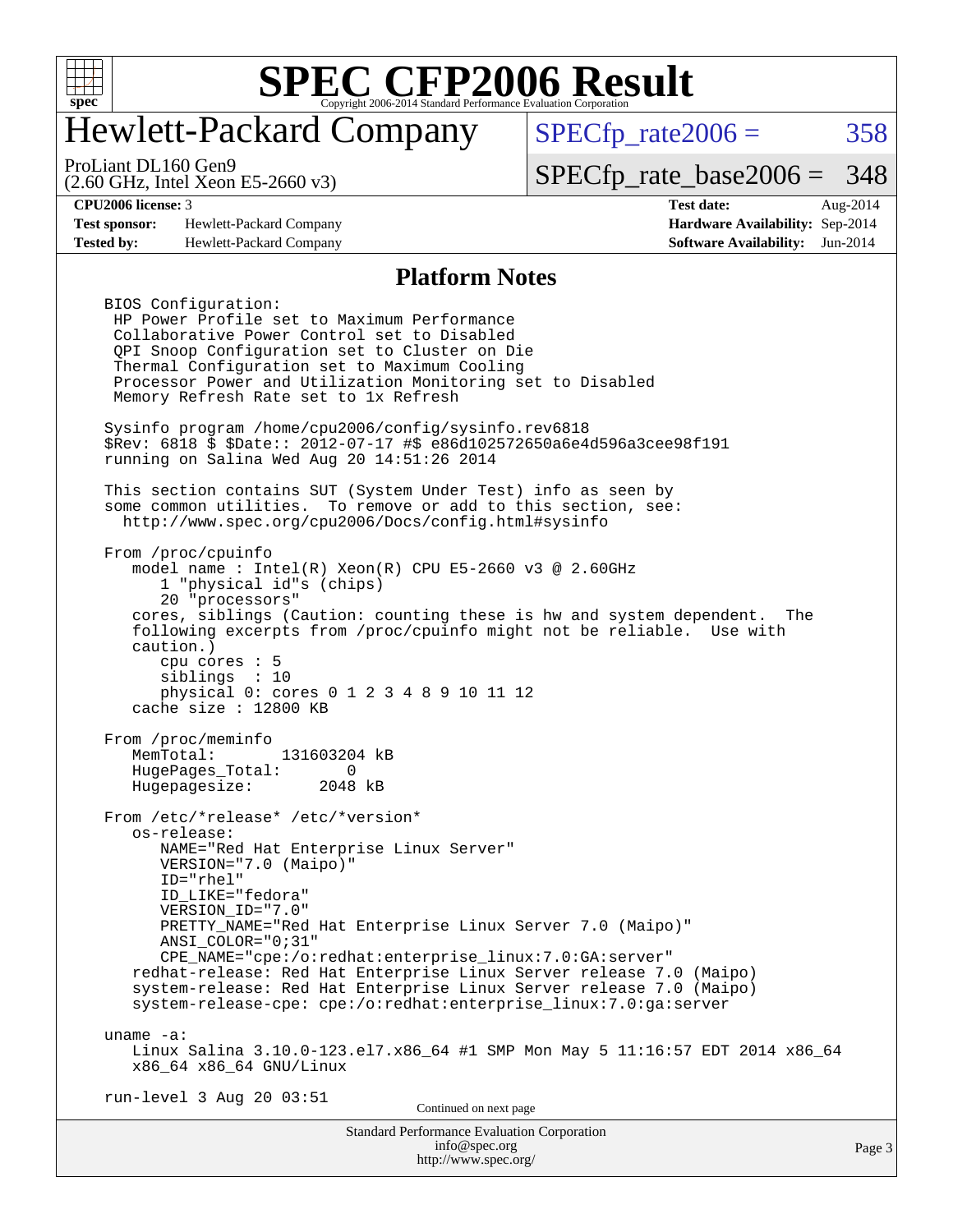

### Hewlett-Packard Company

 $SPECTp_rate2006 = 358$ 

(2.60 GHz, Intel Xeon E5-2660 v3) ProLiant DL160 Gen9

[SPECfp\\_rate\\_base2006 =](http://www.spec.org/auto/cpu2006/Docs/result-fields.html#SPECfpratebase2006) 348

**[Test sponsor:](http://www.spec.org/auto/cpu2006/Docs/result-fields.html#Testsponsor)** Hewlett-Packard Company **[Hardware Availability:](http://www.spec.org/auto/cpu2006/Docs/result-fields.html#HardwareAvailability)** Sep-2014 **[Tested by:](http://www.spec.org/auto/cpu2006/Docs/result-fields.html#Testedby)** Hewlett-Packard Company **[Software Availability:](http://www.spec.org/auto/cpu2006/Docs/result-fields.html#SoftwareAvailability)** Jun-2014

**[CPU2006 license:](http://www.spec.org/auto/cpu2006/Docs/result-fields.html#CPU2006license)** 3 **[Test date:](http://www.spec.org/auto/cpu2006/Docs/result-fields.html#Testdate)** Aug-2014

#### **[Platform Notes \(Continued\)](http://www.spec.org/auto/cpu2006/Docs/result-fields.html#PlatformNotes)**

 SPEC is set to: /home/cpu2006 Filesystem Type Size Used Avail Use% Mounted on<br>/dev/mapper/rhel-home xfs 318G 4.4G 314G 2% /home /dev/mapper/rhel-home xfs

 Additional information from dmidecode: BIOS HP U20 07/11/2014 Memory: 8x HP NOT AVAILABLE 16 GB 2133 MHz 2 rank 8x UNKNOWN NOT AVAILABLE

 (End of data from sysinfo program) Regarding the sysinfo display about the memory installed, the correct amount of memory is 128 GB and the dmidecode description should have one line reading as: 8x HP NOT AVAILABLE 16 GB 2133 MHz 2 rank

#### **[General Notes](http://www.spec.org/auto/cpu2006/Docs/result-fields.html#GeneralNotes)**

Environment variables set by runspec before the start of the run: LD LIBRARY\_PATH = "/home/cpu2006/libs/32:/home/cpu2006/libs/64:/home/cpu2006/sh"

 Binaries compiled on a system with 1x Core i7-860 CPU + 8GB memory using RedHat EL 6.4

### **[Base Compiler Invocation](http://www.spec.org/auto/cpu2006/Docs/result-fields.html#BaseCompilerInvocation)**

[C benchmarks](http://www.spec.org/auto/cpu2006/Docs/result-fields.html#Cbenchmarks):  $\frac{1}{2}$ cc  $-\text{m64}$ 

[C++ benchmarks:](http://www.spec.org/auto/cpu2006/Docs/result-fields.html#CXXbenchmarks) [icpc -m64](http://www.spec.org/cpu2006/results/res2014q3/cpu2006-20140908-31268.flags.html#user_CXXbase_intel_icpc_64bit_bedb90c1146cab66620883ef4f41a67e)

[Fortran benchmarks](http://www.spec.org/auto/cpu2006/Docs/result-fields.html#Fortranbenchmarks): [ifort -m64](http://www.spec.org/cpu2006/results/res2014q3/cpu2006-20140908-31268.flags.html#user_FCbase_intel_ifort_64bit_ee9d0fb25645d0210d97eb0527dcc06e)

[Benchmarks using both Fortran and C](http://www.spec.org/auto/cpu2006/Docs/result-fields.html#BenchmarksusingbothFortranandC): [icc -m64](http://www.spec.org/cpu2006/results/res2014q3/cpu2006-20140908-31268.flags.html#user_CC_FCbase_intel_icc_64bit_0b7121f5ab7cfabee23d88897260401c) [ifort -m64](http://www.spec.org/cpu2006/results/res2014q3/cpu2006-20140908-31268.flags.html#user_CC_FCbase_intel_ifort_64bit_ee9d0fb25645d0210d97eb0527dcc06e)

### **[Base Portability Flags](http://www.spec.org/auto/cpu2006/Docs/result-fields.html#BasePortabilityFlags)**

 410.bwaves: [-DSPEC\\_CPU\\_LP64](http://www.spec.org/cpu2006/results/res2014q3/cpu2006-20140908-31268.flags.html#suite_basePORTABILITY410_bwaves_DSPEC_CPU_LP64) 416.gamess: [-DSPEC\\_CPU\\_LP64](http://www.spec.org/cpu2006/results/res2014q3/cpu2006-20140908-31268.flags.html#suite_basePORTABILITY416_gamess_DSPEC_CPU_LP64) 433.milc: [-DSPEC\\_CPU\\_LP64](http://www.spec.org/cpu2006/results/res2014q3/cpu2006-20140908-31268.flags.html#suite_basePORTABILITY433_milc_DSPEC_CPU_LP64) 434.zeusmp: [-DSPEC\\_CPU\\_LP64](http://www.spec.org/cpu2006/results/res2014q3/cpu2006-20140908-31268.flags.html#suite_basePORTABILITY434_zeusmp_DSPEC_CPU_LP64) 435.gromacs: [-DSPEC\\_CPU\\_LP64](http://www.spec.org/cpu2006/results/res2014q3/cpu2006-20140908-31268.flags.html#suite_basePORTABILITY435_gromacs_DSPEC_CPU_LP64) [-nofor\\_main](http://www.spec.org/cpu2006/results/res2014q3/cpu2006-20140908-31268.flags.html#user_baseLDPORTABILITY435_gromacs_f-nofor_main) 436.cactusADM: [-DSPEC\\_CPU\\_LP64](http://www.spec.org/cpu2006/results/res2014q3/cpu2006-20140908-31268.flags.html#suite_basePORTABILITY436_cactusADM_DSPEC_CPU_LP64) [-nofor\\_main](http://www.spec.org/cpu2006/results/res2014q3/cpu2006-20140908-31268.flags.html#user_baseLDPORTABILITY436_cactusADM_f-nofor_main)

Continued on next page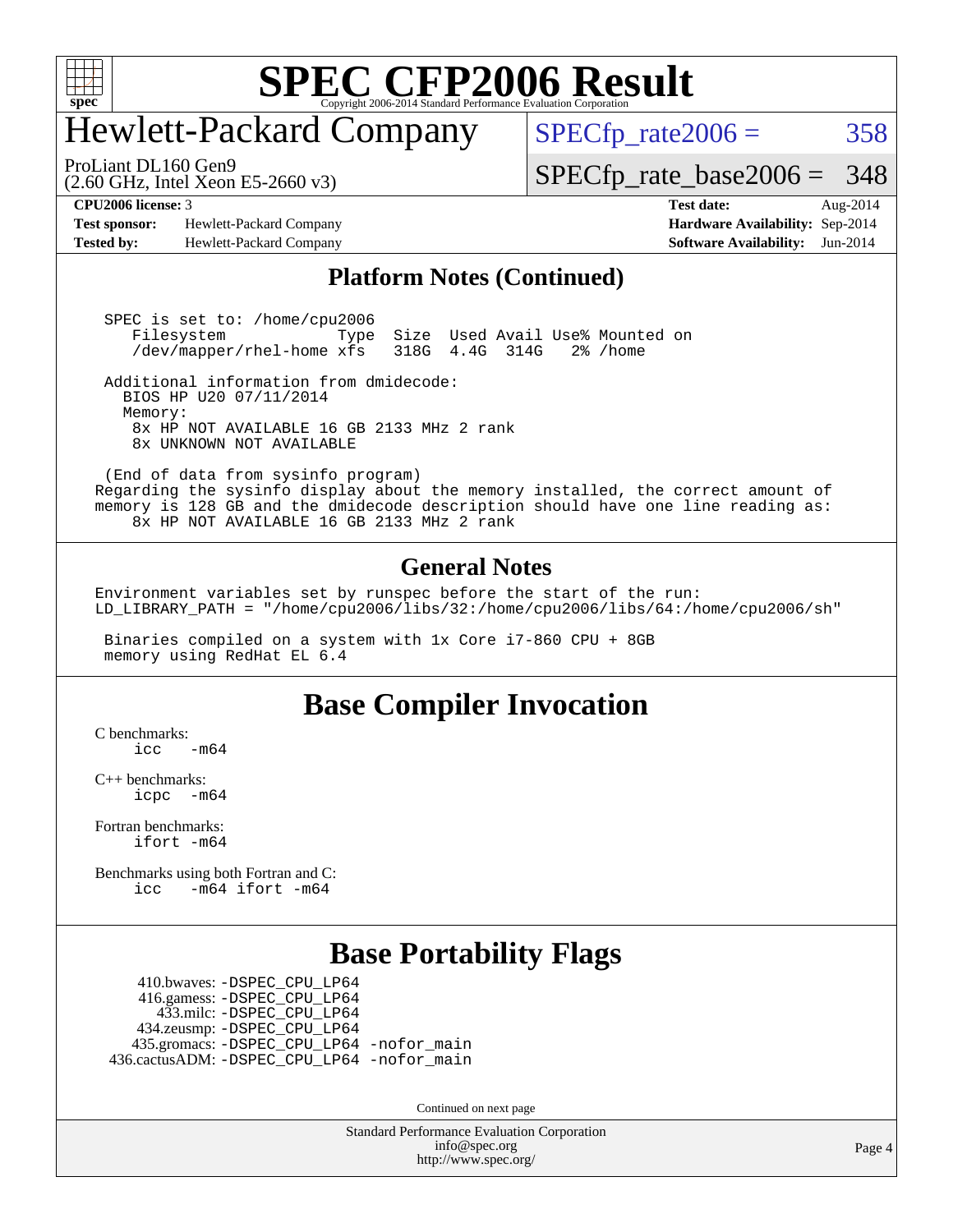

Hewlett-Packard Company

 $SPECTp_rate2006 = 358$ 

(2.60 GHz, Intel Xeon E5-2660 v3) ProLiant DL160 Gen9

[SPECfp\\_rate\\_base2006 =](http://www.spec.org/auto/cpu2006/Docs/result-fields.html#SPECfpratebase2006) 348

**[Test sponsor:](http://www.spec.org/auto/cpu2006/Docs/result-fields.html#Testsponsor)** Hewlett-Packard Company **[Hardware Availability:](http://www.spec.org/auto/cpu2006/Docs/result-fields.html#HardwareAvailability)** Sep-2014 **[Tested by:](http://www.spec.org/auto/cpu2006/Docs/result-fields.html#Testedby)** Hewlett-Packard Company **[Software Availability:](http://www.spec.org/auto/cpu2006/Docs/result-fields.html#SoftwareAvailability)** Jun-2014

**[CPU2006 license:](http://www.spec.org/auto/cpu2006/Docs/result-fields.html#CPU2006license)** 3 **[Test date:](http://www.spec.org/auto/cpu2006/Docs/result-fields.html#Testdate)** Aug-2014

### **[Base Portability Flags \(Continued\)](http://www.spec.org/auto/cpu2006/Docs/result-fields.html#BasePortabilityFlags)**

 437.leslie3d: [-DSPEC\\_CPU\\_LP64](http://www.spec.org/cpu2006/results/res2014q3/cpu2006-20140908-31268.flags.html#suite_basePORTABILITY437_leslie3d_DSPEC_CPU_LP64) 444.namd: [-DSPEC\\_CPU\\_LP64](http://www.spec.org/cpu2006/results/res2014q3/cpu2006-20140908-31268.flags.html#suite_basePORTABILITY444_namd_DSPEC_CPU_LP64) 447.dealII: [-DSPEC\\_CPU\\_LP64](http://www.spec.org/cpu2006/results/res2014q3/cpu2006-20140908-31268.flags.html#suite_basePORTABILITY447_dealII_DSPEC_CPU_LP64) 450.soplex: [-DSPEC\\_CPU\\_LP64](http://www.spec.org/cpu2006/results/res2014q3/cpu2006-20140908-31268.flags.html#suite_basePORTABILITY450_soplex_DSPEC_CPU_LP64) 453.povray: [-DSPEC\\_CPU\\_LP64](http://www.spec.org/cpu2006/results/res2014q3/cpu2006-20140908-31268.flags.html#suite_basePORTABILITY453_povray_DSPEC_CPU_LP64) 454.calculix: [-DSPEC\\_CPU\\_LP64](http://www.spec.org/cpu2006/results/res2014q3/cpu2006-20140908-31268.flags.html#suite_basePORTABILITY454_calculix_DSPEC_CPU_LP64) [-nofor\\_main](http://www.spec.org/cpu2006/results/res2014q3/cpu2006-20140908-31268.flags.html#user_baseLDPORTABILITY454_calculix_f-nofor_main) 459.GemsFDTD: [-DSPEC\\_CPU\\_LP64](http://www.spec.org/cpu2006/results/res2014q3/cpu2006-20140908-31268.flags.html#suite_basePORTABILITY459_GemsFDTD_DSPEC_CPU_LP64) 465.tonto: [-DSPEC\\_CPU\\_LP64](http://www.spec.org/cpu2006/results/res2014q3/cpu2006-20140908-31268.flags.html#suite_basePORTABILITY465_tonto_DSPEC_CPU_LP64) 470.lbm: [-DSPEC\\_CPU\\_LP64](http://www.spec.org/cpu2006/results/res2014q3/cpu2006-20140908-31268.flags.html#suite_basePORTABILITY470_lbm_DSPEC_CPU_LP64) 482.sphinx3: [-DSPEC\\_CPU\\_LP64](http://www.spec.org/cpu2006/results/res2014q3/cpu2006-20140908-31268.flags.html#suite_basePORTABILITY482_sphinx3_DSPEC_CPU_LP64)

481.wrf: [-DSPEC\\_CPU\\_LP64](http://www.spec.org/cpu2006/results/res2014q3/cpu2006-20140908-31268.flags.html#suite_basePORTABILITY481_wrf_DSPEC_CPU_LP64) [-DSPEC\\_CPU\\_CASE\\_FLAG](http://www.spec.org/cpu2006/results/res2014q3/cpu2006-20140908-31268.flags.html#b481.wrf_baseCPORTABILITY_DSPEC_CPU_CASE_FLAG) [-DSPEC\\_CPU\\_LINUX](http://www.spec.org/cpu2006/results/res2014q3/cpu2006-20140908-31268.flags.html#b481.wrf_baseCPORTABILITY_DSPEC_CPU_LINUX)

### **[Base Optimization Flags](http://www.spec.org/auto/cpu2006/Docs/result-fields.html#BaseOptimizationFlags)**

[C benchmarks](http://www.spec.org/auto/cpu2006/Docs/result-fields.html#Cbenchmarks):

[-xCORE-AVX2](http://www.spec.org/cpu2006/results/res2014q3/cpu2006-20140908-31268.flags.html#user_CCbase_f-xAVX2_5f5fc0cbe2c9f62c816d3e45806c70d7) [-ipo](http://www.spec.org/cpu2006/results/res2014q3/cpu2006-20140908-31268.flags.html#user_CCbase_f-ipo) [-O3](http://www.spec.org/cpu2006/results/res2014q3/cpu2006-20140908-31268.flags.html#user_CCbase_f-O3) [-no-prec-div](http://www.spec.org/cpu2006/results/res2014q3/cpu2006-20140908-31268.flags.html#user_CCbase_f-no-prec-div) [-opt-prefetch](http://www.spec.org/cpu2006/results/res2014q3/cpu2006-20140908-31268.flags.html#user_CCbase_f-opt-prefetch) [-auto-p32](http://www.spec.org/cpu2006/results/res2014q3/cpu2006-20140908-31268.flags.html#user_CCbase_f-auto-p32) [-ansi-alias](http://www.spec.org/cpu2006/results/res2014q3/cpu2006-20140908-31268.flags.html#user_CCbase_f-ansi-alias) [-opt-mem-layout-trans=3](http://www.spec.org/cpu2006/results/res2014q3/cpu2006-20140908-31268.flags.html#user_CCbase_f-opt-mem-layout-trans_a7b82ad4bd7abf52556d4961a2ae94d5)

[C++ benchmarks:](http://www.spec.org/auto/cpu2006/Docs/result-fields.html#CXXbenchmarks) [-xCORE-AVX2](http://www.spec.org/cpu2006/results/res2014q3/cpu2006-20140908-31268.flags.html#user_CXXbase_f-xAVX2_5f5fc0cbe2c9f62c816d3e45806c70d7) [-ipo](http://www.spec.org/cpu2006/results/res2014q3/cpu2006-20140908-31268.flags.html#user_CXXbase_f-ipo) [-O3](http://www.spec.org/cpu2006/results/res2014q3/cpu2006-20140908-31268.flags.html#user_CXXbase_f-O3) [-no-prec-div](http://www.spec.org/cpu2006/results/res2014q3/cpu2006-20140908-31268.flags.html#user_CXXbase_f-no-prec-div) [-opt-prefetch](http://www.spec.org/cpu2006/results/res2014q3/cpu2006-20140908-31268.flags.html#user_CXXbase_f-opt-prefetch) [-auto-p32](http://www.spec.org/cpu2006/results/res2014q3/cpu2006-20140908-31268.flags.html#user_CXXbase_f-auto-p32) [-ansi-alias](http://www.spec.org/cpu2006/results/res2014q3/cpu2006-20140908-31268.flags.html#user_CXXbase_f-ansi-alias) [-opt-mem-layout-trans=3](http://www.spec.org/cpu2006/results/res2014q3/cpu2006-20140908-31268.flags.html#user_CXXbase_f-opt-mem-layout-trans_a7b82ad4bd7abf52556d4961a2ae94d5)

[Fortran benchmarks](http://www.spec.org/auto/cpu2006/Docs/result-fields.html#Fortranbenchmarks):

[-xCORE-AVX2](http://www.spec.org/cpu2006/results/res2014q3/cpu2006-20140908-31268.flags.html#user_FCbase_f-xAVX2_5f5fc0cbe2c9f62c816d3e45806c70d7) [-ipo](http://www.spec.org/cpu2006/results/res2014q3/cpu2006-20140908-31268.flags.html#user_FCbase_f-ipo) [-O3](http://www.spec.org/cpu2006/results/res2014q3/cpu2006-20140908-31268.flags.html#user_FCbase_f-O3) [-no-prec-div](http://www.spec.org/cpu2006/results/res2014q3/cpu2006-20140908-31268.flags.html#user_FCbase_f-no-prec-div) [-opt-prefetch](http://www.spec.org/cpu2006/results/res2014q3/cpu2006-20140908-31268.flags.html#user_FCbase_f-opt-prefetch)

[Benchmarks using both Fortran and C](http://www.spec.org/auto/cpu2006/Docs/result-fields.html#BenchmarksusingbothFortranandC):

[-xCORE-AVX2](http://www.spec.org/cpu2006/results/res2014q3/cpu2006-20140908-31268.flags.html#user_CC_FCbase_f-xAVX2_5f5fc0cbe2c9f62c816d3e45806c70d7) [-ipo](http://www.spec.org/cpu2006/results/res2014q3/cpu2006-20140908-31268.flags.html#user_CC_FCbase_f-ipo) [-O3](http://www.spec.org/cpu2006/results/res2014q3/cpu2006-20140908-31268.flags.html#user_CC_FCbase_f-O3) [-no-prec-div](http://www.spec.org/cpu2006/results/res2014q3/cpu2006-20140908-31268.flags.html#user_CC_FCbase_f-no-prec-div) [-opt-prefetch](http://www.spec.org/cpu2006/results/res2014q3/cpu2006-20140908-31268.flags.html#user_CC_FCbase_f-opt-prefetch) [-auto-p32](http://www.spec.org/cpu2006/results/res2014q3/cpu2006-20140908-31268.flags.html#user_CC_FCbase_f-auto-p32) [-ansi-alias](http://www.spec.org/cpu2006/results/res2014q3/cpu2006-20140908-31268.flags.html#user_CC_FCbase_f-ansi-alias) [-opt-mem-layout-trans=3](http://www.spec.org/cpu2006/results/res2014q3/cpu2006-20140908-31268.flags.html#user_CC_FCbase_f-opt-mem-layout-trans_a7b82ad4bd7abf52556d4961a2ae94d5)

### **[Peak Compiler Invocation](http://www.spec.org/auto/cpu2006/Docs/result-fields.html#PeakCompilerInvocation)**

[C benchmarks](http://www.spec.org/auto/cpu2006/Docs/result-fields.html#Cbenchmarks):  $\text{icc}$  -m64

[C++ benchmarks \(except as noted below\):](http://www.spec.org/auto/cpu2006/Docs/result-fields.html#CXXbenchmarksexceptasnotedbelow) [icpc -m64](http://www.spec.org/cpu2006/results/res2014q3/cpu2006-20140908-31268.flags.html#user_CXXpeak_intel_icpc_64bit_bedb90c1146cab66620883ef4f41a67e)

450.soplex: [icpc -m32](http://www.spec.org/cpu2006/results/res2014q3/cpu2006-20140908-31268.flags.html#user_peakCXXLD450_soplex_intel_icpc_4e5a5ef1a53fd332b3c49e69c3330699)

[Fortran benchmarks](http://www.spec.org/auto/cpu2006/Docs/result-fields.html#Fortranbenchmarks): [ifort -m64](http://www.spec.org/cpu2006/results/res2014q3/cpu2006-20140908-31268.flags.html#user_FCpeak_intel_ifort_64bit_ee9d0fb25645d0210d97eb0527dcc06e)

[Benchmarks using both Fortran and C](http://www.spec.org/auto/cpu2006/Docs/result-fields.html#BenchmarksusingbothFortranandC): [icc -m64](http://www.spec.org/cpu2006/results/res2014q3/cpu2006-20140908-31268.flags.html#user_CC_FCpeak_intel_icc_64bit_0b7121f5ab7cfabee23d88897260401c) [ifort -m64](http://www.spec.org/cpu2006/results/res2014q3/cpu2006-20140908-31268.flags.html#user_CC_FCpeak_intel_ifort_64bit_ee9d0fb25645d0210d97eb0527dcc06e)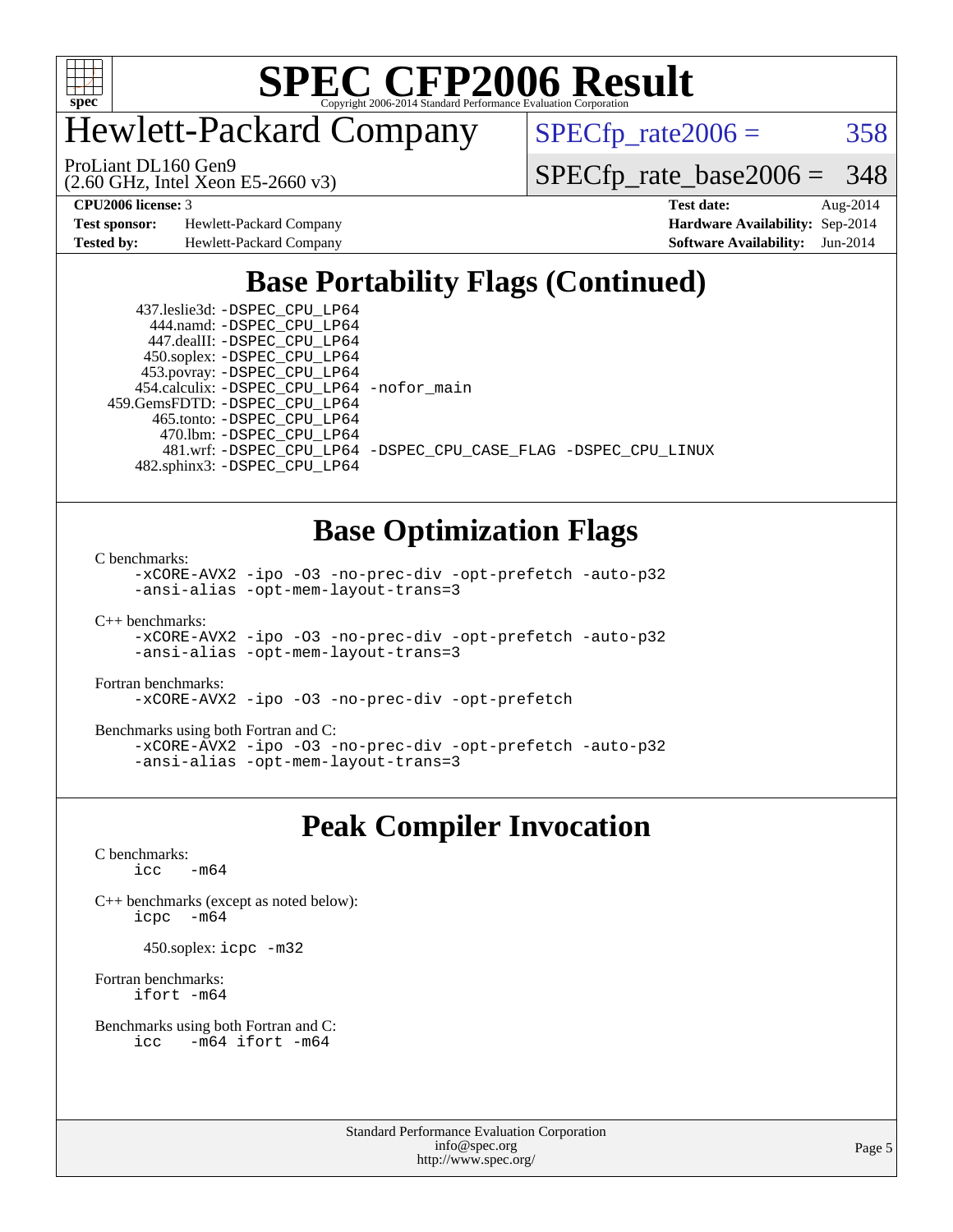

### Hewlett-Packard Company

(2.60 GHz, Intel Xeon E5-2660 v3) ProLiant DL160 Gen9

 $SPECTp_rate2006 = 358$ 

[-DSPEC\\_CPU\\_LINUX](http://www.spec.org/cpu2006/results/res2014q3/cpu2006-20140908-31268.flags.html#b481.wrf_peakCPORTABILITY_DSPEC_CPU_LINUX)

[SPECfp\\_rate\\_base2006 =](http://www.spec.org/auto/cpu2006/Docs/result-fields.html#SPECfpratebase2006) 348

**[Test sponsor:](http://www.spec.org/auto/cpu2006/Docs/result-fields.html#Testsponsor)** Hewlett-Packard Company **[Hardware Availability:](http://www.spec.org/auto/cpu2006/Docs/result-fields.html#HardwareAvailability)** Sep-2014

**[CPU2006 license:](http://www.spec.org/auto/cpu2006/Docs/result-fields.html#CPU2006license)** 3 **[Test date:](http://www.spec.org/auto/cpu2006/Docs/result-fields.html#Testdate)** Aug-2014 **[Tested by:](http://www.spec.org/auto/cpu2006/Docs/result-fields.html#Testedby)** Hewlett-Packard Company **[Software Availability:](http://www.spec.org/auto/cpu2006/Docs/result-fields.html#SoftwareAvailability)** Jun-2014

### **[Peak Portability Flags](http://www.spec.org/auto/cpu2006/Docs/result-fields.html#PeakPortabilityFlags)**

| 435.gromacs: -DSPEC_CPU_LP64 -nofor_main      |
|-----------------------------------------------|
| 436.cactusADM: -DSPEC CPU LP64 -nofor main    |
|                                               |
|                                               |
|                                               |
|                                               |
| 454.calculix: -DSPEC CPU LP64 -nofor main     |
|                                               |
|                                               |
|                                               |
| 481.wrf: -DSPEC_CPU_LP64 -DSPEC_CPU_CASE_FLAG |
|                                               |
|                                               |

### **[Peak Optimization Flags](http://www.spec.org/auto/cpu2006/Docs/result-fields.html#PeakOptimizationFlags)**

[C benchmarks](http://www.spec.org/auto/cpu2006/Docs/result-fields.html#Cbenchmarks):

```
 433.milc: -xCORE-AVX2(pass 2) -prof-gen(pass 1) -ipo(pass 2)
                -O3(pass 2) -no-prec-div(pass 2)
                -opt-mem-layout-trans=3(pass 2) -prof-use(pass 2)
                -auto-ilp32
        470.lbm: basepeak = yes
     482.sphinx3: basepeak = yes
C++ benchmarks: 
        444.namd: -xCORE-AVX2(pass 2) -prof-gen(pass 1) -ipo(pass 2)
                -O3(pass 2) -no-prec-div(pass 2)
               -opt-mem-layout-trans=3(pass 2) -prof-use(pass 2) -fno-alias
               -auto-ilp32
       447.dealII: basepeak = yes
       450.soplex: -xCORE-AVX2(pass 2) -prof-gen(pass 1) -ipo(pass 2)
                -O3(pass 2) -no-prec-div(pass 2)
                -opt-mem-layout-trans=3(pass 2) -prof-use(pass 2)
                -opt-malloc-options=3
      453.povray: -xCORE-AVX2(pass 2) -prof-gen(pass 1) -ipo(pass 2)
                -O3(pass 2) -no-prec-div(pass 2)
                -opt-mem-layout-trans=3(pass 2) -prof-use(pass 2) -unroll4
               -ansi-alias
                                         Continued on next page
```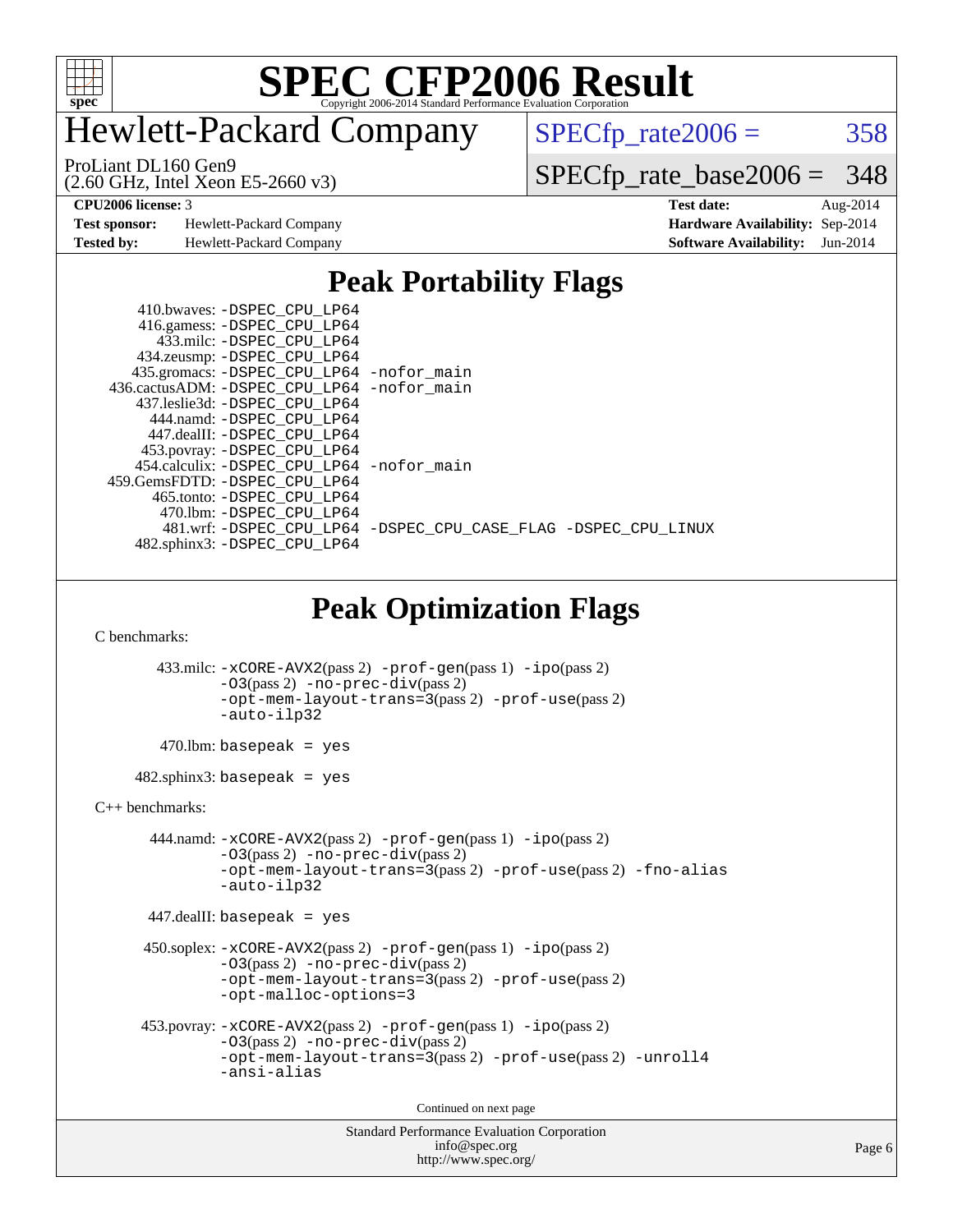

### Hewlett-Packard Company

 $SPECTp_rate2006 = 358$ 

(2.60 GHz, Intel Xeon E5-2660 v3) ProLiant DL160 Gen9

[SPECfp\\_rate\\_base2006 =](http://www.spec.org/auto/cpu2006/Docs/result-fields.html#SPECfpratebase2006) 348

**[Test sponsor:](http://www.spec.org/auto/cpu2006/Docs/result-fields.html#Testsponsor)** Hewlett-Packard Company **[Hardware Availability:](http://www.spec.org/auto/cpu2006/Docs/result-fields.html#HardwareAvailability)** Sep-2014 **[Tested by:](http://www.spec.org/auto/cpu2006/Docs/result-fields.html#Testedby)** Hewlett-Packard Company **[Software Availability:](http://www.spec.org/auto/cpu2006/Docs/result-fields.html#SoftwareAvailability)** Jun-2014

**[CPU2006 license:](http://www.spec.org/auto/cpu2006/Docs/result-fields.html#CPU2006license)** 3 **[Test date:](http://www.spec.org/auto/cpu2006/Docs/result-fields.html#Testdate)** Aug-2014

### **[Peak Optimization Flags \(Continued\)](http://www.spec.org/auto/cpu2006/Docs/result-fields.html#PeakOptimizationFlags)**

[Fortran benchmarks](http://www.spec.org/auto/cpu2006/Docs/result-fields.html#Fortranbenchmarks):

 $410.bwaves: basepeak = yes$  416.gamess: [-xCORE-AVX2](http://www.spec.org/cpu2006/results/res2014q3/cpu2006-20140908-31268.flags.html#user_peakPASS2_FFLAGSPASS2_LDFLAGS416_gamess_f-xAVX2_5f5fc0cbe2c9f62c816d3e45806c70d7)(pass 2) [-prof-gen](http://www.spec.org/cpu2006/results/res2014q3/cpu2006-20140908-31268.flags.html#user_peakPASS1_FFLAGSPASS1_LDFLAGS416_gamess_prof_gen_e43856698f6ca7b7e442dfd80e94a8fc)(pass 1) [-ipo](http://www.spec.org/cpu2006/results/res2014q3/cpu2006-20140908-31268.flags.html#user_peakPASS2_FFLAGSPASS2_LDFLAGS416_gamess_f-ipo)(pass 2) [-O3](http://www.spec.org/cpu2006/results/res2014q3/cpu2006-20140908-31268.flags.html#user_peakPASS2_FFLAGSPASS2_LDFLAGS416_gamess_f-O3)(pass 2) [-no-prec-div](http://www.spec.org/cpu2006/results/res2014q3/cpu2006-20140908-31268.flags.html#user_peakPASS2_FFLAGSPASS2_LDFLAGS416_gamess_f-no-prec-div)(pass 2) [-prof-use](http://www.spec.org/cpu2006/results/res2014q3/cpu2006-20140908-31268.flags.html#user_peakPASS2_FFLAGSPASS2_LDFLAGS416_gamess_prof_use_bccf7792157ff70d64e32fe3e1250b55)(pass 2) [-unroll2](http://www.spec.org/cpu2006/results/res2014q3/cpu2006-20140908-31268.flags.html#user_peakOPTIMIZE416_gamess_f-unroll_784dae83bebfb236979b41d2422d7ec2) [-inline-level=0](http://www.spec.org/cpu2006/results/res2014q3/cpu2006-20140908-31268.flags.html#user_peakOPTIMIZE416_gamess_f-inline-level_318d07a09274ad25e8d15dbfaa68ba50) [-scalar-rep-](http://www.spec.org/cpu2006/results/res2014q3/cpu2006-20140908-31268.flags.html#user_peakOPTIMIZE416_gamess_f-disablescalarrep_abbcad04450fb118e4809c81d83c8a1d) 434.zeusmp: basepeak = yes 437.leslie3d: [-xCORE-AVX2](http://www.spec.org/cpu2006/results/res2014q3/cpu2006-20140908-31268.flags.html#user_peakOPTIMIZE437_leslie3d_f-xAVX2_5f5fc0cbe2c9f62c816d3e45806c70d7) [-ipo](http://www.spec.org/cpu2006/results/res2014q3/cpu2006-20140908-31268.flags.html#user_peakOPTIMIZE437_leslie3d_f-ipo) [-O3](http://www.spec.org/cpu2006/results/res2014q3/cpu2006-20140908-31268.flags.html#user_peakOPTIMIZE437_leslie3d_f-O3) [-no-prec-div](http://www.spec.org/cpu2006/results/res2014q3/cpu2006-20140908-31268.flags.html#user_peakOPTIMIZE437_leslie3d_f-no-prec-div) [-opt-prefetch](http://www.spec.org/cpu2006/results/res2014q3/cpu2006-20140908-31268.flags.html#user_peakOPTIMIZE437_leslie3d_f-opt-prefetch)  $459.GemsFDTD: basepeak = yes$  465.tonto: [-xCORE-AVX2](http://www.spec.org/cpu2006/results/res2014q3/cpu2006-20140908-31268.flags.html#user_peakPASS2_FFLAGSPASS2_LDFLAGS465_tonto_f-xAVX2_5f5fc0cbe2c9f62c816d3e45806c70d7)(pass 2) [-prof-gen](http://www.spec.org/cpu2006/results/res2014q3/cpu2006-20140908-31268.flags.html#user_peakPASS1_FFLAGSPASS1_LDFLAGS465_tonto_prof_gen_e43856698f6ca7b7e442dfd80e94a8fc)(pass 1) [-ipo](http://www.spec.org/cpu2006/results/res2014q3/cpu2006-20140908-31268.flags.html#user_peakPASS2_FFLAGSPASS2_LDFLAGS465_tonto_f-ipo)(pass 2) [-O3](http://www.spec.org/cpu2006/results/res2014q3/cpu2006-20140908-31268.flags.html#user_peakPASS2_FFLAGSPASS2_LDFLAGS465_tonto_f-O3)(pass 2) [-no-prec-div](http://www.spec.org/cpu2006/results/res2014q3/cpu2006-20140908-31268.flags.html#user_peakPASS2_FFLAGSPASS2_LDFLAGS465_tonto_f-no-prec-div)(pass 2) [-prof-use](http://www.spec.org/cpu2006/results/res2014q3/cpu2006-20140908-31268.flags.html#user_peakPASS2_FFLAGSPASS2_LDFLAGS465_tonto_prof_use_bccf7792157ff70d64e32fe3e1250b55)(pass 2) [-unroll4](http://www.spec.org/cpu2006/results/res2014q3/cpu2006-20140908-31268.flags.html#user_peakOPTIMIZE465_tonto_f-unroll_4e5e4ed65b7fd20bdcd365bec371b81f) [-auto](http://www.spec.org/cpu2006/results/res2014q3/cpu2006-20140908-31268.flags.html#user_peakOPTIMIZE465_tonto_f-auto) [-inline-calloc](http://www.spec.org/cpu2006/results/res2014q3/cpu2006-20140908-31268.flags.html#user_peakOPTIMIZE465_tonto_f-inline-calloc) [-opt-malloc-options=3](http://www.spec.org/cpu2006/results/res2014q3/cpu2006-20140908-31268.flags.html#user_peakOPTIMIZE465_tonto_f-opt-malloc-options_13ab9b803cf986b4ee62f0a5998c2238) [Benchmarks using both Fortran and C](http://www.spec.org/auto/cpu2006/Docs/result-fields.html#BenchmarksusingbothFortranandC): 435.gromacs: [-xCORE-AVX2](http://www.spec.org/cpu2006/results/res2014q3/cpu2006-20140908-31268.flags.html#user_peakPASS2_CFLAGSPASS2_FFLAGSPASS2_LDFLAGS435_gromacs_f-xAVX2_5f5fc0cbe2c9f62c816d3e45806c70d7)(pass 2) [-prof-gen](http://www.spec.org/cpu2006/results/res2014q3/cpu2006-20140908-31268.flags.html#user_peakPASS1_CFLAGSPASS1_FFLAGSPASS1_LDFLAGS435_gromacs_prof_gen_e43856698f6ca7b7e442dfd80e94a8fc)(pass 1) [-ipo](http://www.spec.org/cpu2006/results/res2014q3/cpu2006-20140908-31268.flags.html#user_peakPASS2_CFLAGSPASS2_FFLAGSPASS2_LDFLAGS435_gromacs_f-ipo)(pass 2) [-O3](http://www.spec.org/cpu2006/results/res2014q3/cpu2006-20140908-31268.flags.html#user_peakPASS2_CFLAGSPASS2_FFLAGSPASS2_LDFLAGS435_gromacs_f-O3)(pass 2) [-no-prec-div](http://www.spec.org/cpu2006/results/res2014q3/cpu2006-20140908-31268.flags.html#user_peakPASS2_CFLAGSPASS2_FFLAGSPASS2_LDFLAGS435_gromacs_f-no-prec-div)(pass 2) [-opt-mem-layout-trans=3](http://www.spec.org/cpu2006/results/res2014q3/cpu2006-20140908-31268.flags.html#user_peakPASS2_CFLAGS435_gromacs_f-opt-mem-layout-trans_a7b82ad4bd7abf52556d4961a2ae94d5)(pass 2) [-prof-use](http://www.spec.org/cpu2006/results/res2014q3/cpu2006-20140908-31268.flags.html#user_peakPASS2_CFLAGSPASS2_FFLAGSPASS2_LDFLAGS435_gromacs_prof_use_bccf7792157ff70d64e32fe3e1250b55)(pass 2) [-opt-prefetch](http://www.spec.org/cpu2006/results/res2014q3/cpu2006-20140908-31268.flags.html#user_peakOPTIMIZE435_gromacs_f-opt-prefetch) [-auto-ilp32](http://www.spec.org/cpu2006/results/res2014q3/cpu2006-20140908-31268.flags.html#user_peakCOPTIMIZE435_gromacs_f-auto-ilp32) 436.cactusADM: basepeak = yes  $454$ .calculix: basepeak = yes 481.wrf: [-xCORE-AVX2](http://www.spec.org/cpu2006/results/res2014q3/cpu2006-20140908-31268.flags.html#user_peakOPTIMIZE481_wrf_f-xAVX2_5f5fc0cbe2c9f62c816d3e45806c70d7) [-ipo](http://www.spec.org/cpu2006/results/res2014q3/cpu2006-20140908-31268.flags.html#user_peakOPTIMIZE481_wrf_f-ipo) [-O3](http://www.spec.org/cpu2006/results/res2014q3/cpu2006-20140908-31268.flags.html#user_peakOPTIMIZE481_wrf_f-O3) [-no-prec-div](http://www.spec.org/cpu2006/results/res2014q3/cpu2006-20140908-31268.flags.html#user_peakOPTIMIZE481_wrf_f-no-prec-div) [-auto-ilp32](http://www.spec.org/cpu2006/results/res2014q3/cpu2006-20140908-31268.flags.html#user_peakCOPTIMIZE481_wrf_f-auto-ilp32) The flags files that were used to format this result can be browsed at <http://www.spec.org/cpu2006/flags/Intel-ic14.0-official-linux64.20140128.html> <http://www.spec.org/cpu2006/flags/HP-Platform-Flags-Intel-V1.2-HSW-revA.html> You can also download the XML flags sources by saving the following links: <http://www.spec.org/cpu2006/flags/Intel-ic14.0-official-linux64.20140128.xml> <http://www.spec.org/cpu2006/flags/HP-Platform-Flags-Intel-V1.2-HSW-revA.xml>